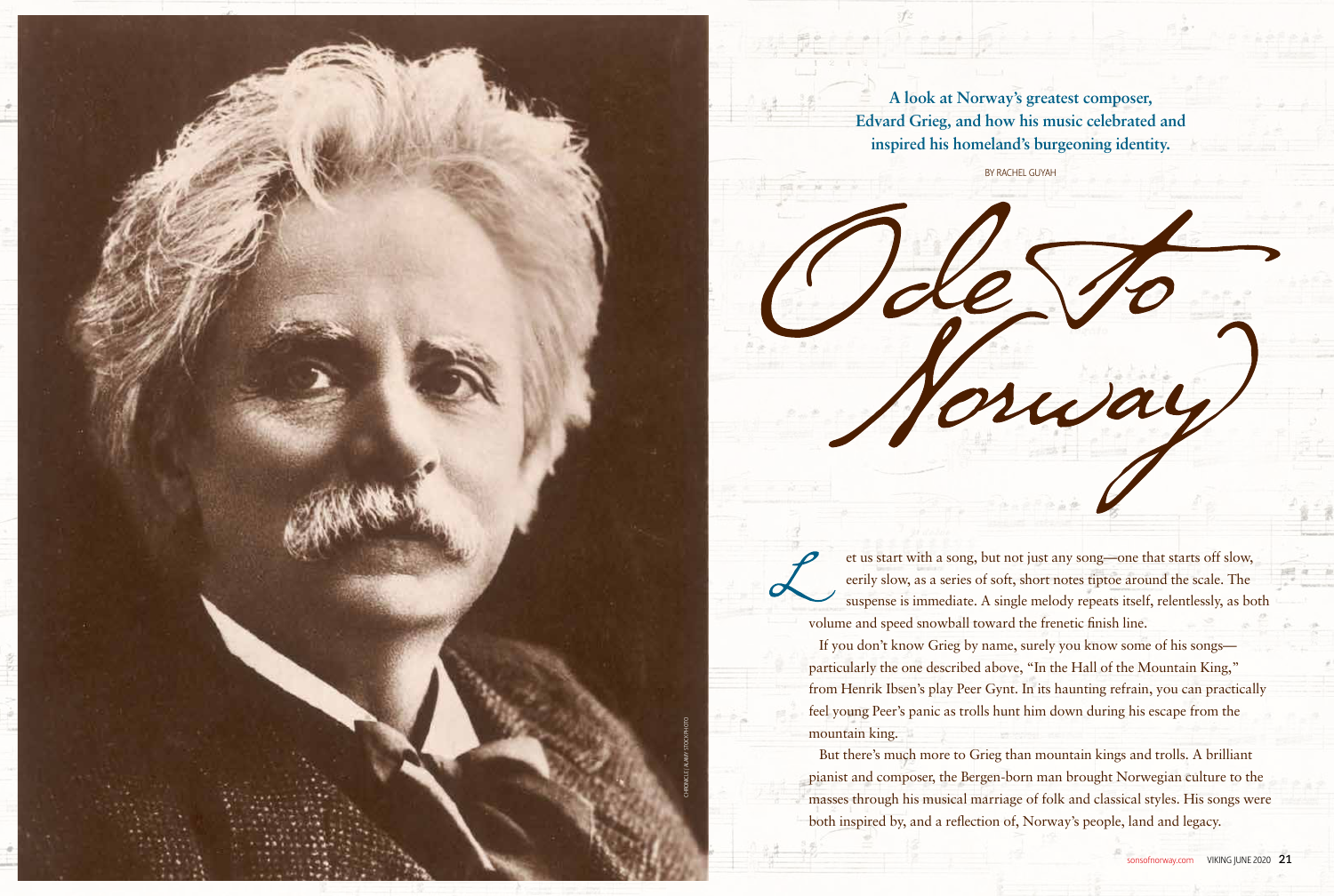### **MUSICAL BEGINNINGS**

Born in the coastal town of Bergen on June 15, 1843, Grieg was fortunate enough to have his first music teacher close to home. In fact, she lived there too: Grieg's mother, Gesine Judithe, was a respected singer soloist and pianist herself, and an important figure in the Bergen music scene. She began giving him formal lessons at the age of six, though young Grieg preferred letting his fingers flit around the keys while his imagination wandered (as young minds often do).

But Gesine wasn't the only musical member of the family: Her sister, Grieg's aunt, was married to the brother of Norway's virtuoso violinist, Ole Bull. And when Bull visited the family home in 1858 and heard 15-year-old Grieg perform, he urged the boy's parents to enroll him in a premier music conservatory in Leipzig, Germany, to cultivate his talent.

#### **FINDING HIS WAY IN DENMARK**

After graduation from Leipzig, Grieg moved to Copenhagen, a city renowned for its rich cultural scene. It was here where Grieg discovered his two greatest loves: his wife, Nina Hagerup (a talented pianist/singer herself), and Norwegian music. The latter was a result of meeting Rikard Nordraak, a young Norwegian composer with a fiery passion for his homeland. (Norway's national anthem was composed by Nordraak.)

Grieg credits Nordraak for guiding his musical compass back to Norway and finding creative ways to weave Nordic elements into classical music—a genre dominated by German masters at the time. In fact, Grieg once said, "I believe the journey to myself went through Nordraak."

### **PIANO CONCERTO IN A MINOR**

Grieg composed only one piano concerto in his lifetime, but perhaps that's all the world needed: One brilliant, beautiful concerto to inspire pianists, both budding and seasoned, as well music aficionados all across the world.

He composed Piano Concerto in A minor, Op. 16, in the summer of 1868. He was only 25 years old. Newly married and perhaps invigorated by the spring birth of his daughter, Alexandra, Grieg and his young family fled to Denmark for the summer. Energized by love, youth and happiness, Grieg composed the three-movement masterpiece while abroad.

In many ways, the concerto is the quintessential love song—a touching tribute to his beloved wife and daughter, yes, but also a charming nod to Norway, with folk elements subtly sprinkled throughout its (roughly) 30 minutes, such as:

**•** In the song's dramatic opening cadenza, a falling minor second is followed by a falling major third—a musical motif commonly heard in Nordic folk tunes, which would later become known as the "Grieg motif."





Listen & Watch

# Piano Concerto in A minor

A breathtaking performance led by acclaimed virtuoso Arthur Rubinstein. *youtu.be/I1Yoyz6\_Los*

## In the Hall of the Mountain King

A stunning rendition by the esteemed Berlin Philharmonic Orchestra, dripping with vitality and virtuoso. *rebrand.ly/mountain-king-berlin*

# March of the Trolls

A remarkable performance of this beloved Lyric Piece by an 11-yearold Alfredo Van de Munt. *youtu.be/PSwuWObf3jU*

# Grieg: Lyric Pieces

Norwegian Leif Ove Andsnes recorded 24 of Grieg's Lyric Pieces on the composer's own 1892 Steinway piano. Available for purchase on Amazon (Prime members can stream free).

# "Classics For Kids: In the Hall of the Mountain King"

• Fun activity sheet for kids with a short bio of Edvard Grieg *rebrand.ly/classicsforkids*

# "Hey Kids, Meet Edvard Grieg"

- Easy sheet music for piano, flute, trumpet and other instruments
- Free online piano lesson
- Grieg-themed word search, mad libs and more *rebrand.ly/makingmusicfun*

# Little Einsteins

- This beloved animated series introduces young children to famous art and music. Edvard Grieg is featured in Episodes 3 and 12 in Season 1.
- Available on Disney+ and Amazon Prime

**•** After a slow, melancholic second movement, the final section opens with a lively march-like tempo, infused with rhythmic vigor reminiscent of the traditional Norwegian "halling" dance. Keen ears may even be able to hear imitations of the Hardanger fiddle in this section.

### **POETS + PEER GYNT**

Through his extraordinary command of melody, harmony, dynamics and rhythm, Grieg was a masterful storyteller. Perhaps this is why he was drawn to Norway's literary greats—kindred spirits in story and song.

For years, he collaborated with Nobel laureate Bjørnstjerne Bjørnson, Norway's beloved poet and playwright. He composed music to several of Bjørnson's poems, as well as stage music for his play Sigurd Jorsalfar, based on the 12th century King of Norway. The dynamic duo's collaboration helped spur nationalist pride and identity in the decades leading up to Norwegian independence.

However, it was his partnership with another poetplaywright, Henrik Ibsen, that would cement his





international legacy. Grieg and Bjørnson had been working on a national opera when Ibsen approached Grieg about an ambitious project: composing incidental music for Peer Gynt—a sprawling, satirical, genre-bending play based on Ibsen's dramatic poem. Grieg accepted the challenge, though the work proved to be tedious and taxing. Nevertheless, he toiled on, and in February 1875 the play premiered in Christiana (Oslo) with great success. Years later, Grieg decided to extract

several movements from the score to create two orchestral suites (Peer Gynt Suite No. 1, Op. 46, Peer Gynt Suite No. 2, Op. 55)—a decision

(Pictured top): View of Bergen Harbour, by Johan Christian Dahl, 1834.

(Pictured middle): Edvard and Nina Grieg at the piano.

(Pictured below): An autographed musical quotation from the Ballade for Piano, Op. 24, signed and inscribed by Edvard Grieg.

(Pictured below): Bjørnstjerne Bjørnson & Edvard Grieg. (Pictured bottom): Work entitled "Poster For Peer Gynt" by Edvard Munch (1863-1944). This work was produced in 1896.

![](_page_1_Picture_16.jpeg)

COURTESY BERGEN PUBLIC LIBRARY NORWAY, CREDIT: WORLD HISTORY ARCHIVE / ALAMY STOCK PHOTO